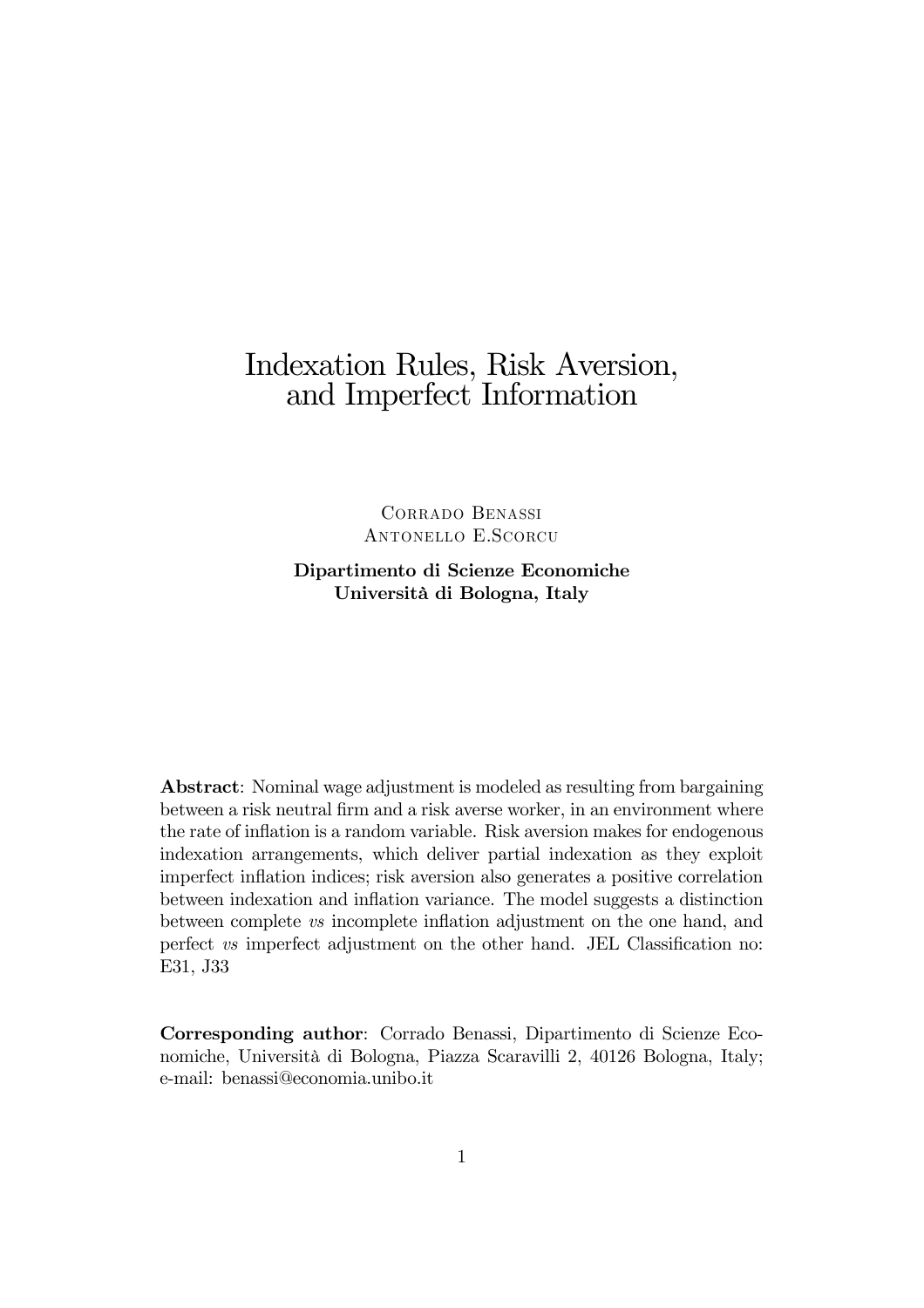### Indexation Rules, Risk aversion, and Imperfect Information

### 1 Introduction

One of the main stylized facts regarding wage indexation is that it is generally incomplete, which is ill at ease with traders being interested in real variables only. The traditional answer to this apparent contradiction between rational behaviour and empirical regularity has emphasized the macroeconomic problem of output stabilization: the standard results in the indexation literature argue for a tradeoff between the neutralizing effects of escalator clauses with respect to nominal (demand) shocks, and the magnifying effects they exert with respect to real (supply) shocks. Hence, if welfare depends on output stabilization and shocks can be of either type, the optimal degree of wage indexation is in general positive but indeed incomplete (Gray, 1976; Fischer, 1977).

However, this approach faces an intrinsic contradiction, forcefully pointed out by Azariadis (1978): optimality is typically defined under conditions of certainty equivalence, which amounts to assuming risk neutrality – a framework where indexation is useless in the first place and, strictly speaking, its stabilization properties are immaterial. Indeed, the optimal degree of indexation is usally derived from minimizing a superimposed loss function, defined in terms of output deviations from the certainty-equivalence equilibrium; but in principle it should be derived on the basis of profit and utility maximization, and hence risk aversion.<sup>1</sup> In fact, escalator clauses aim at neutralizing inflation risk: firms and workers may find it optimal to enter contracts which introduce some rigidities in the economy, this being the price they are willing to pay for insuring themselves – even if there are only real shocks, some degree of indexation may still be optimal (Aziariadis,  $1978$ ).<sup>2</sup> A consequence of the risk aversion approach is that risk averse workers require higher insurance, the more uncertain is the environment: higher inflation uncertainty should be associated with a higher degree of indexation, which is directly confirmed the empirical evidence (e.g., Holland, 1986).<sup>3</sup>

<sup>&</sup>lt;sup>1</sup>Moreover, output stabilization is not an obvious goal for bargaining between workers and firms. In this respect, a distinction should be drawn between the optimal indexation rate for the private sector, and the social welfare maximizing indexation rate – unless a risk averse policy maker is able to impose her preferences on a risk neutral society.

<sup>2</sup> Imperfect indexation may also emerge when risk sharing concerns relative prices, in addition to the usual aggregate (real and nominal) risk sharing problem: see Danziger (1988).

<sup>&</sup>lt;sup>3</sup>The same effect is invoked to link the increase in inflation with the shortening of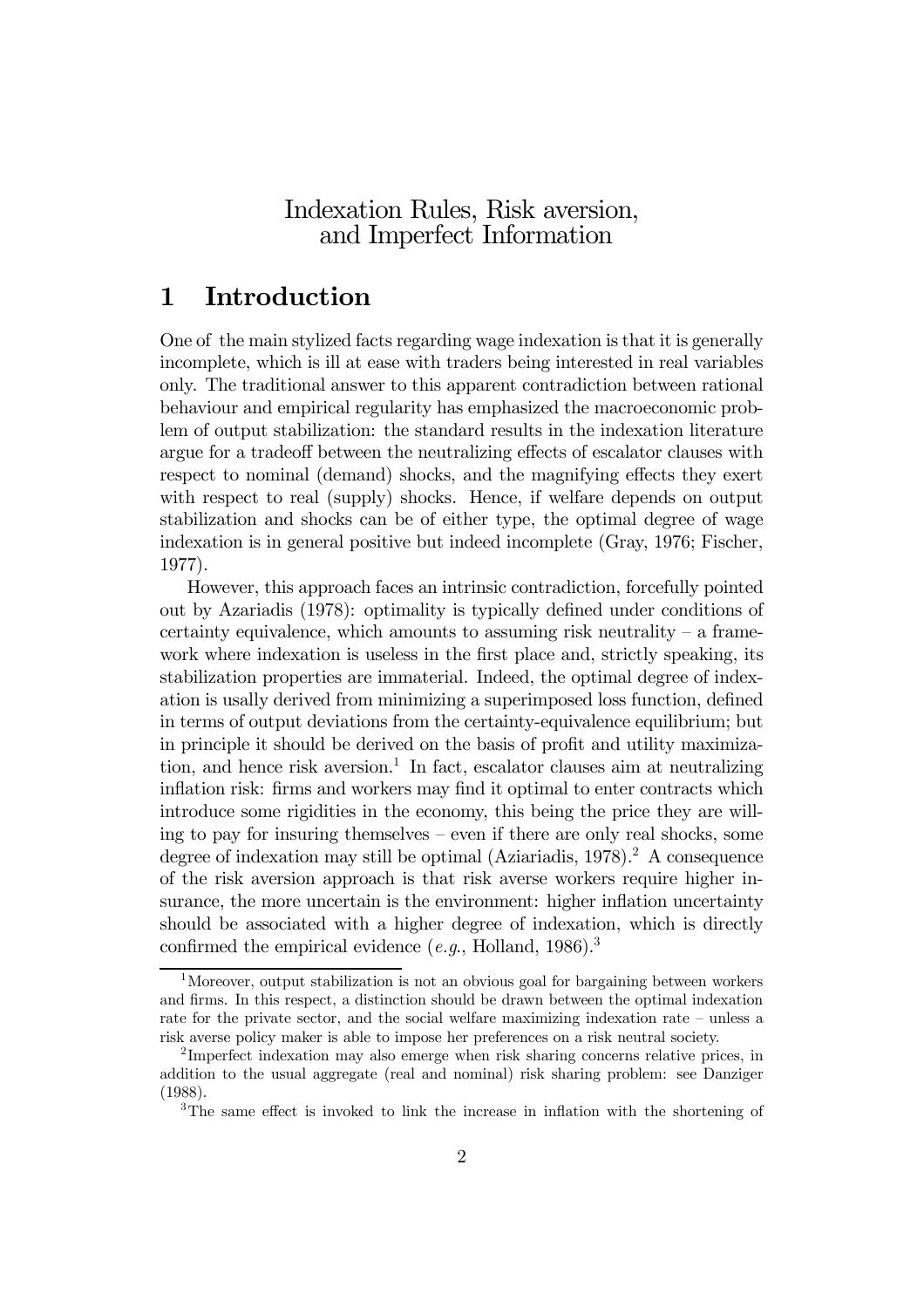In this paper we adopt the risk sharing approach, to argue that lessthan-full indexation may arise out of the informational constraints faced by risk averse agents, and hence it can occur even in the face of purely nominal shocks: the degree of indexation reflects the informational content of the available price index with respect to the 'true' cost-of-living index, an accurate measure of which may be difficult to obtain.<sup>4</sup> Moreover, our model predicts a link between wage indexation and inflation variance: given any (actual or expected) increase in the price level, the overall nominal wage change depends on some 'fundamentals' (like bargaining power, degree of risk aversion, etc.) and the indexation mechanism as such, linking wage dynamics to price dynamics on top of other causes of nominal adjustment – this 'pure' indexation component turns out to be higher, the higher the variance of inflation.

The simplest way to focus on these points is *via* a static, partial equilibrium contracting model, with fixed employment: the basic issue can be captured by concentrating exclusively on the responsiveness of wages to in flation, and assuming away the difficulties induced by multi-period bargaining with renegotation, as well as those due to the indexation rate being determined jointly with wage and employment.<sup>5</sup> No explicit distinction is made between the real or nominal source of the inflation shock: what matters to the risk averse worker is in‡ation risk in itself, and indeed most escalator clauses fail to make this distinction – even though in a few cases some CO-LAs do rule out oil prices from the reference price index. Finally, indexation arises endogenously out of risk aversion, so that, in contrast with Blanchard (1979) and Davis and Kanago (1997), there are no exogenous renegotiation costs to justify indexation clauses.

We now present in section 2 the general form of the standard bargaining model: maximization of the payoff of the bargaining unit under different informational settings allows us to draw our general implications of optimal escalator clauses. Section 3 gathers some concluding remarks.

contract duration (Rich and Tracy, 2000). Notice that instantaneous recontracting may be likened to instantaneous indexation  $-$  in the limit, the distinction between the two is somewhat blurred, as instantaneous recontracting could in principle provide full insurance about inflation risk. Given renegotiation costs, indexation may then be seen as an imperfect but cheaper alternative, the cost of which are once and for all as standardized clauses may be applied in most cases (and revisions of indexation rules do not appear frequent).

<sup>&</sup>lt;sup>4</sup>The CPI typically mis-estimates the true cost-of-living index  $(e.g.,$  Moulton, 1996), while better approximations (like Fisher or Törnqvist indices) are rarely available, and usually produced only for specific periods.

 ${}^{5}$ A similar set of assumptions, concerning in particular fixed employment, has been used by Woglom (1990), Ehrenberg *et al.* (1983), and Danziger (1988).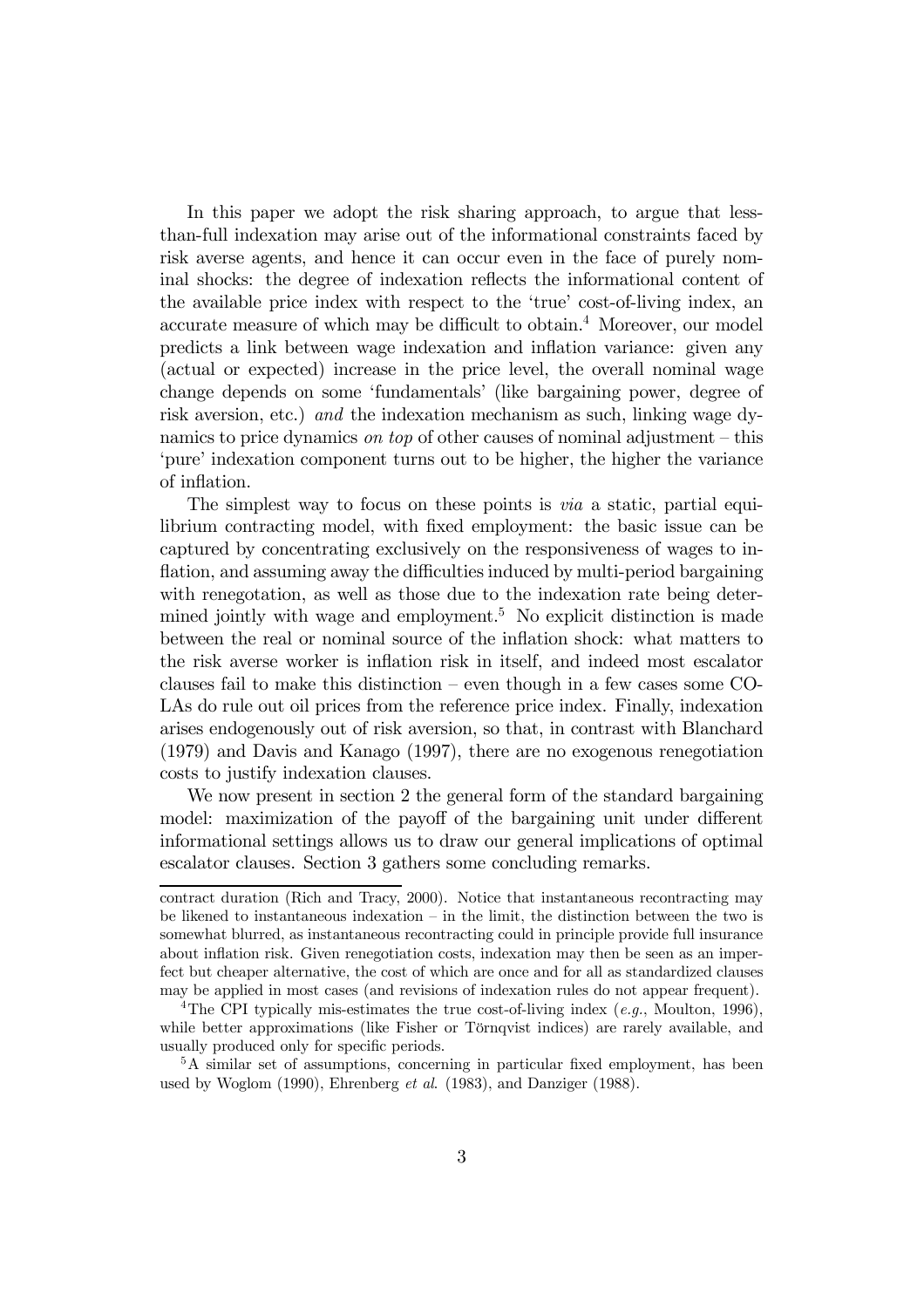### 2 The model

A risk neutral firm and a risk averse worker bargain over the increase in the nominal wage rate, given a 'base' real wage. The wage increase is to be set with no knowledge of actual inflation – the latter is modelled as a random variable, the distribution of which is known by both parties. If actual inflation were known, nominal wage setting would clearly involve an inflationcontingent arrangement, amounting to *full indexation*: however, this is very rarely seen in reality (if at all), as accurate inflation statistics are usually unavailable, or available with delay after wage contracts are settled. $6$ 

As realized inflation is not observable, the bargaining problem is to be solved in expected terms. We do so under two different informational settings. First, we take expectation over the unconditional distribution of the inflation rate. Strictly speaking, this is a no indexation case: the resulting nominal wage adjustment depends only on the parameters of the inflation distribution – *i.e.*, it reflects the parties' common understanding of the inflation-generating mechanism. Secondly, we assume instead that an imperfect inflation signal (a change in a cost-of-living index) is available, so that the relevant inflation distribution is conditioned upon it. Clearly, the optimal nominal wage change is now contingent on the inflation signal: indeed, specific inflation indices may be published almost continuosly.

We consider a simple efficient bargaining model, the outcome of which is given by maximizing a weighted average of the parties' objective functions. The latter are the workers' utility,  $U\left(\frac{W}{P}\right)$ , and the firm's profit,  $\Pi\left(\frac{W}{P}\right)$ , with obvious notation: accordingly, the objective of the bargaining unit is defined as

$$
\Omega\left(\tfrac{W}{P}\right) = \lambda U\left(\tfrac{W}{P}\right) + (1-\lambda)\Pi\left(\tfrac{W}{P}\right)
$$

where the firm is risk neutral while the worker (may be) risk averse, and  $\lambda \in (0, 1).$ <sup>7</sup>

This problem can be set as one concerning rates of change, by assuming that some real wage is given to start with,  $w_0 > 0$ . Then  $\frac{W}{P}$  (the real wage

 ${}^{6}A$  full-fledged contract-theoretic explanation would notice that full indexation cannot be incentive compatible, if the worker's consumption basket is not freely observable by the firm. In the same vein, the imperfect inflation signal alluded to in the sequel, should presumably re‡ect what is jointly observable by the parties. An explicit modeling of both issues is assumed away here by our definition of the real wage as simply  $W/P$  (so that, e.g., no distinction is made between the production wage and the consumption wage). Some observations on these and related points are gathered in the last section of the paper.

<sup>&</sup>lt;sup>7</sup>Both parties could in principle be risk averse, with no substantial effects on our results. The bargaining problem should specify outside options, here normalized to zero.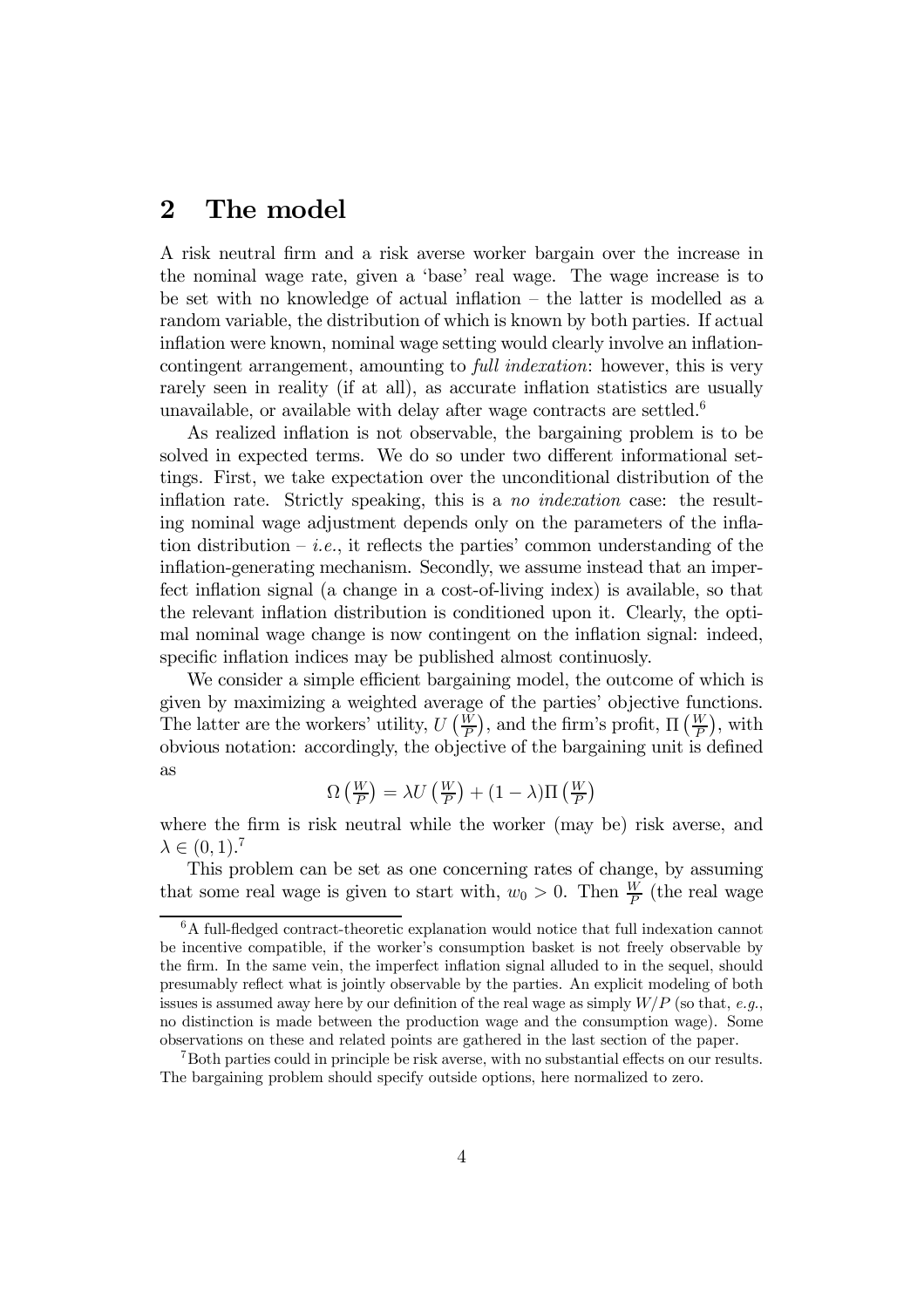to be bargained upon) can be written as

$$
\frac{W}{P} = \left(\frac{1+\omega}{1+\pi}\right)w_0\tag{1}
$$

where  $\omega$  and  $\pi$  measure the change of the nominal wage and the cost-ofliving adjustment, respectively – the latter is the true inflation rate to be considered in setting the real wage. Hence, the bargaining unit will seek to maximize a function  $\Omega(\omega, \pi)$ . We interpret  $\omega$  as the choice variable, and  $\pi$ as a random variable: the parties bargain over the adjustment in nominal wages taking the inflation rate as given. Notice that  $w_0$  being an arbitrary starting point is consistent with this approach, as the ex-post real wage will in general differ from the optimal one.

In order to work out extreme cases first, suppose the realization of the inflation rate is known. Then the optimal wage change is simply given by the schedule  $\omega_f(\pi)$ , obtained from the maximization of  $\Omega(\omega, \pi)$  with respect to  $\omega$ : this state contingent solution is the optimal ex post adjustment to inflation.

On the other hand, if the parties' information concerns only the distribution of  $\pi$ , the optimal wage adjustment is some function of a vector of parameters of the distribution itself –  $\omega_n(a_{\pi})$ , say – obtained from the maximization of  $E(\Omega(\omega,\pi))$ , where  $E(\cdot)$  is the expectation operator with respect to the random variable  $\pi$ . This is the unindexed wage increase, bargained upon given the available information: it depends on no realized variables, but only on the parameters of the distribution of inflation rates.

Our main contention is that available price indices, to which nominal wage increases are typically linked, convey only partial information about the inflation rate. We view the indexing rule as arising from maximizing a function  $E(\Omega(\omega, \pi)|p)$ , where p is an inflation signal, the correlation of which with  $\pi$  is not perfect: the parties will settle at a wage increase  $\omega_p(p; a_{\pi}, a_p)$ , where  $a_p$  is the vector of parameters of the distribution of p. The degree of indexation is measured along  $\omega_p(p; a_\pi, a_p)$  as a function of p: we see indexation as setting  $ex$  ante a rule linking the wage increase to a realized inflation signal. If U is concave and  $\Pi$  linear in  $W/P$ , we know that

$$
E(\Omega(\omega(\pi), \pi)) > E(\Omega(\omega(p; a_{\pi}, a_p), \pi)) > E(\Omega(\omega(a_{\pi}), \pi)) \tag{2}
$$

Indeed, the value of information is always positive to a risk averse agent  $(e.g.,)$ Laffont 1976): the bargaining unit would prefer  $ex$  ante to know the realized inflation rate, and set the wage rate accordingly. There would be an  $ex$  ante incentive to adjust the wage increase to true inflation (if that were possible), and there is anyway an ex ante incentive to link the wage increase to an imperfect inflation signal. Both incentives arise out of risk aversion – there is trivially no incentive towards indexation when both parties are risk neutral.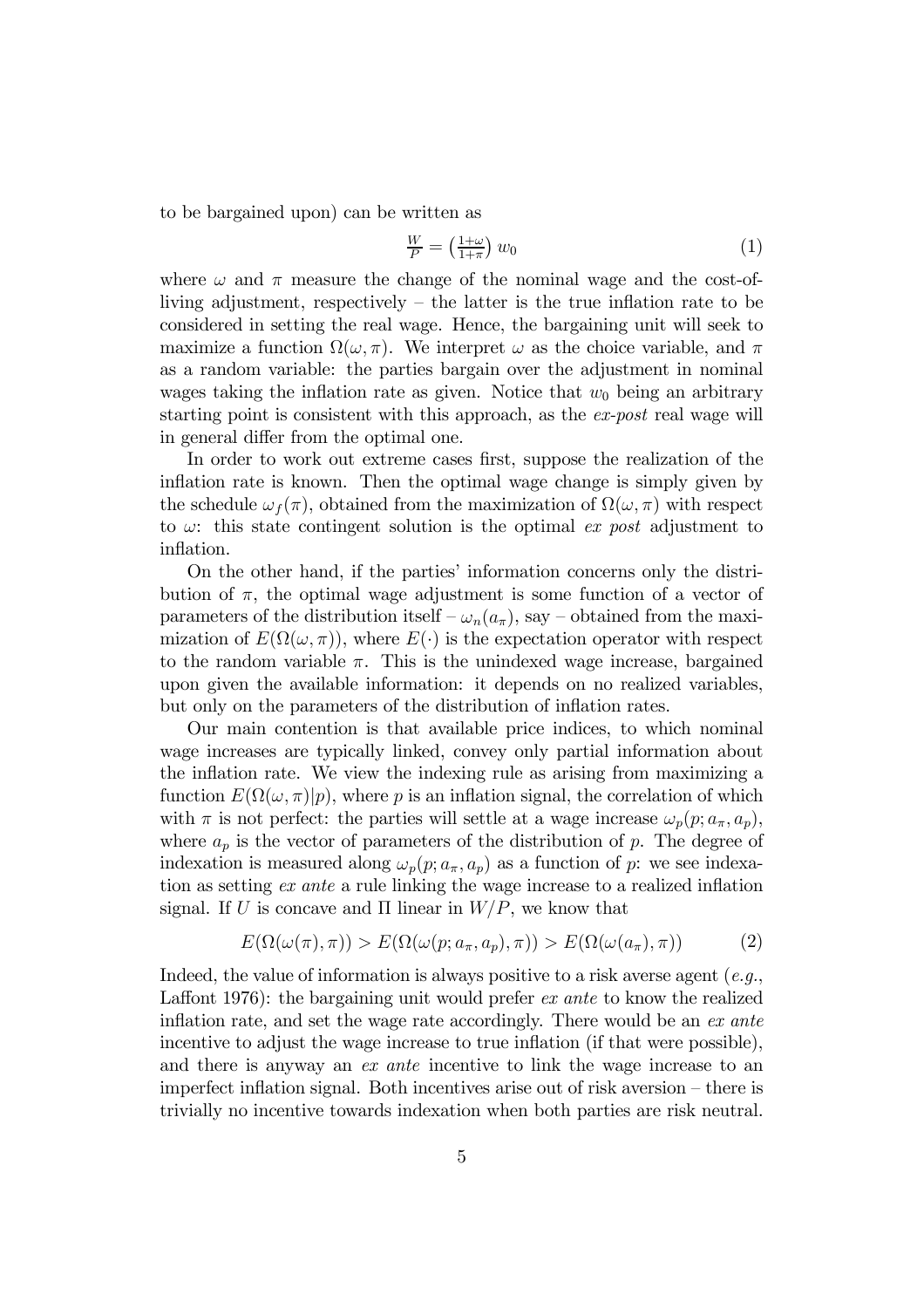#### 2.1 A general setting

In this section we elaborate upon our general setting by making the only a priori assumptions that the bargaining unit maximand function is concave in  $W/P$ . We consider the full information case first: as mentioned above, the bargaining unit will settle at a wage change  $\omega_f$ , which satisfies

$$
\omega_f = \omega_f(\pi) = \arg\max_{\omega} \{ \Omega(\omega, \pi) \}
$$
 (3)

Under definition  $(1)$ , the degree of indexation is measured by the elasticity of the wage increase with respect to the appropriate measure of inflation.<sup>8</sup> Under standard concavity conditions, it will generally be the case that

$$
\eta_f \equiv \frac{d\omega_f}{d\pi} \frac{1+\pi}{1+\omega_f} = 1\tag{4}
$$

an obvious implicit differentiation result.<sup>9</sup>

We now take the unindexed wage increase: this is the nominal wage change  $\omega_n$  which satisfies

$$
\omega_n = \omega_n(a_\pi) = \arg\max_{\omega} \{ E(\Omega(\omega, \pi)) \}
$$

A general property is that  $E(\Omega(\omega, \pi))$  can be written as a function of  $\omega$  and the distribution parameter vector  $a_{\pi}$ . For the purpose of this section, we take a second order Taylor-approximation around  $\pi = E(\pi) \equiv \mu$ . Given the variance  $V(\pi) = \sigma^2$ , we have:

$$
E(\Omega(\omega,\pi)) \cong \Omega(\omega,\mu) + \frac{\sigma^2}{2} \frac{\partial^2 \Omega(\omega,\mu)}{\partial \pi^2}
$$

Similarly to equation (4) above,  $\omega_n$  obeys

$$
\eta_n \equiv \frac{d\omega_n}{d\mu} \frac{1+\mu}{1+\omega_n} = 1\tag{5}
$$

while it is obviously independent of the realized inflation rate,  $\pi$ .

 ${}^{8}$ This definition is implicit in Davis and Kanago (1997), who define the rate of increase  $\omega$  of the nominal wage by  $(1 + \omega) = (1 + q)(1 + \gamma \pi)$ , with q nominal wage growth net of indexation,  $\pi$  inflation, and  $\gamma$  indexation: the elasticity of  $\omega$  with respect to  $\pi$  is thus equal to or less than one, as  $\gamma \leq 1$ .<br><sup>9</sup>This is a straightforward implication of the parties being interested in real variables

only, and  $d(1 + x) = dx$   $(x = \omega, \pi)$ ; it says nothing on the absolute nominal wage change (which depends on the bargaining strength  $\lambda$  and the real wage  $w_0$ ).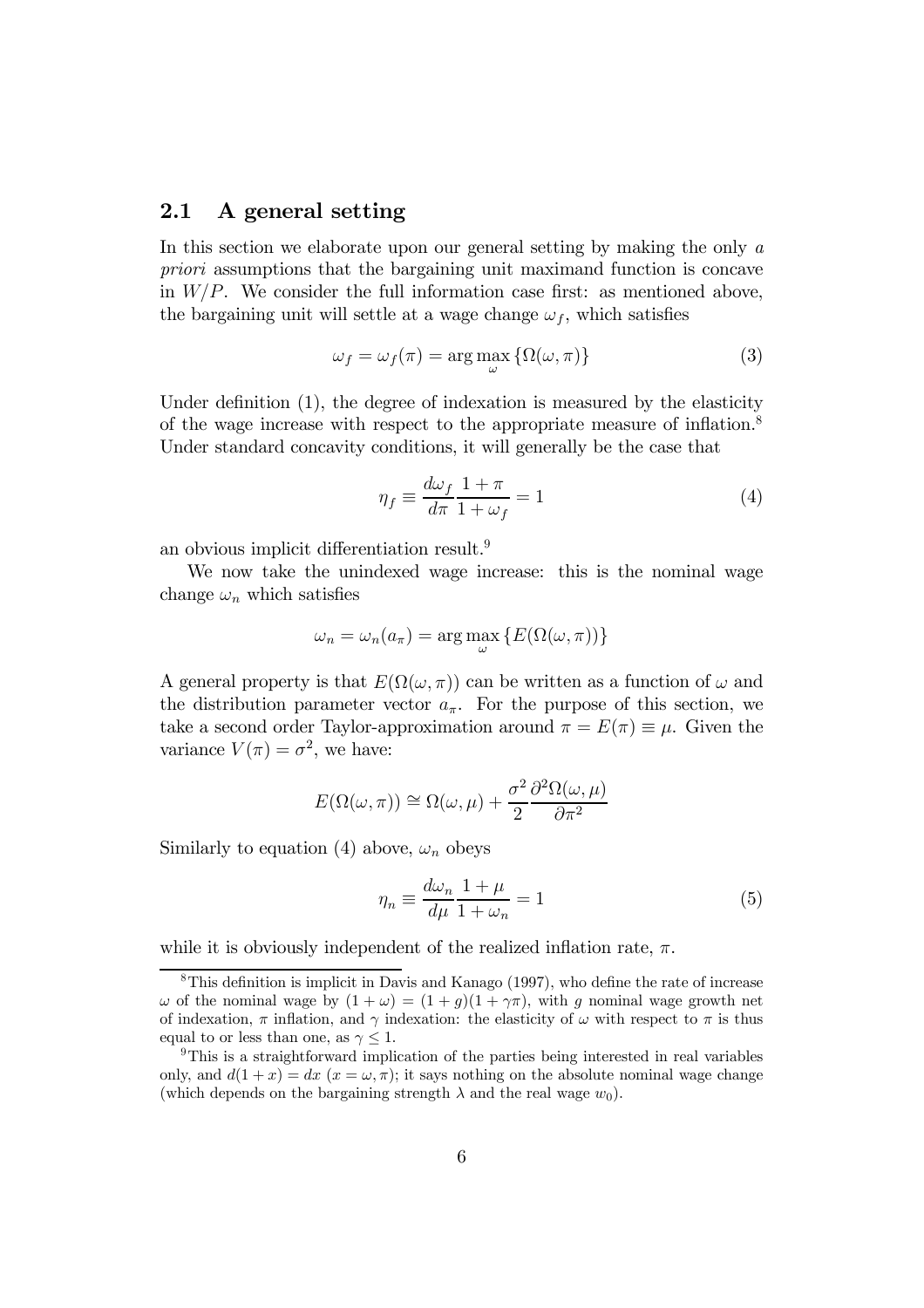Finally, the indexed wage change will be

$$
\omega_p = \omega_p(a_\pi, a_p, p) = \arg\max_{\omega} \{ E(\Omega(\omega, \pi)|p) \}
$$
 (6)

We can write  $E(\Omega(\omega,\pi)|p)$  as a function of  $\omega$  and  $a_p$ ; to a second order approximation, with  $E(\pi|p) = \mu_p$  and  $V(\pi|p) = \sigma_p^2$ , we have

$$
E(\Omega(\omega,\pi)|p) \cong \Omega(\omega,\mu_p) + \frac{\sigma_p^2}{2} \frac{\partial^2 \Omega(\omega,\mu_p)}{\partial \pi^2}
$$
(7)

to be maximized to yield  $\omega_p$  as the optimal wage increase under indexation. Again we have

$$
\widehat{\eta}_p \equiv \frac{d\omega_p}{d\mu_p} \frac{1 + \mu_p}{1 + \omega_p} = 1\tag{8}
$$

However, the actual degree of indexation is measured by the elasticity of  $\omega_p$  with respect to p (and not  $\mu_p$ ). Using (8) and the fact that  $d\omega_p/dp =$  $(d\omega_p/d\mu_p)(d\mu_p/dp),$ 

$$
\eta_p \equiv \frac{d\omega_p}{dp} \frac{1+p}{1+\omega_p} = \frac{d\mu_p}{dp} \frac{1+p}{1+\mu_p} \tag{9}
$$

which will be lower than one, whenever so is the elasticity of  $(1 + \mu_n)$  with respect to  $(1 + p)$ , and the value of which depends only on the stochastic structure of the model.

#### 2.2 The model with normal distribution

So far we have made no assumption on the distributions of  $p$  and  $\pi$ . We now assume these to be normal,  $\pi \sim N(\mu, \sigma^2)$  and  $p \sim N(m, s^2)$ .<sup>10</sup> This allows us to take advantage of a well known property: if  $m$  is the unconditional mean of the index  $p$ , and  $s^2$  its unconditional variance, it will be the case that

$$
\mu_p = \mu + \frac{\sigma_{p\pi}}{s^2} (p - m) \tag{10}
$$

where  $\sigma_{p\pi}$  is the covariance between p and  $\pi$ . As a consequence, (9) becomes

$$
\eta_p = \frac{(1+p)\sigma_{p\pi}}{(1+\mu)s^2 + (p-m)\sigma_{p\pi}} \tag{11}
$$

 $10$ This assumption on the distribution of inflation rates within a given time period is quite common. The one-period in‡ation rate is often modeled as a linear transformation of current and past money growth rates and normally distributed shocks: this does not prevent the possibility of complex dynamics (or even nonstationarity) of the in‡ation rate.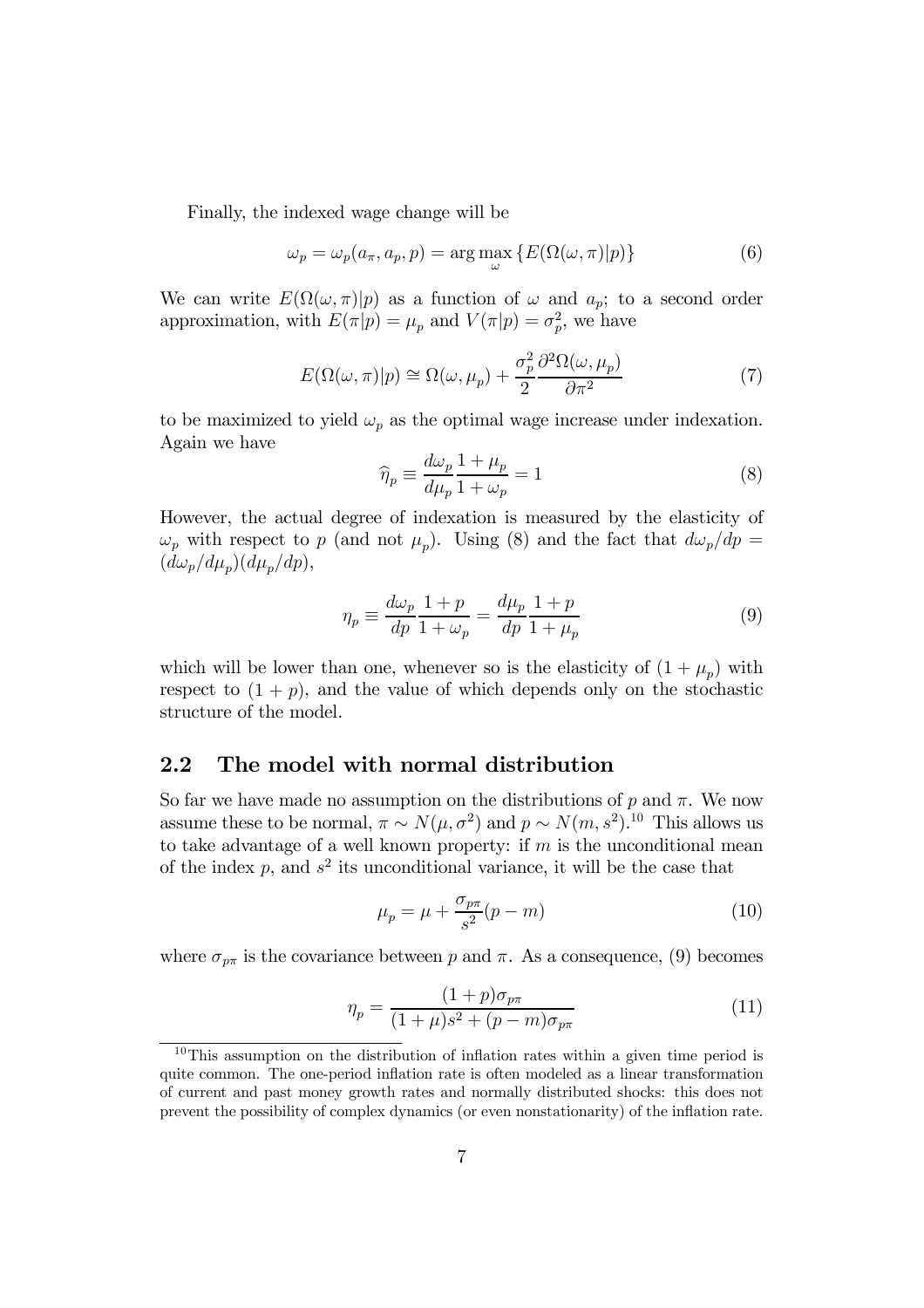We now assume that  $p$ , the observable change in the CPI or PPI, be an unbiased predictor of  $\pi$  (i.e.,  $m = \mu$ ). We also assume  $s^2 = k^2 \sigma^2$ ,  $k > 0$ , so that  $p \sim N(\mu, k^2\sigma^2)$ . Under these assumptions, (11) can be written as

$$
\eta_p = \frac{(1+p)\beta}{1+\beta p + (1-\beta)\mu} \tag{12}
$$

where  $\beta = \sigma_{p\pi}/s^2 = \rho/k$ , with  $\rho \in [-1, +1]$  the correlation coefficient between p and  $\pi$ . As a result, partial or over-indexation can arise in (12) out of the sheer stochastic structure of the model, depending on the correlation between actual inflation and the inflation index. Indeed, it is easily checked that  $\eta_p \leq 1$  as  $\beta \leq 1$ . Incomplete indexation is usually observed, which is consistent with assuming  $k > 1$ . In the Appendix we present a formal argument to the effect that, at least in simple cases,  $k > 1$  out of the properties of the distributions of  $\pi$  and p. In this case incomplete indexation emerges also when the correlation between  $\pi$  and p is perfect. Moreover, it is clear by inspection that the *degree* of indexation is linked to the variance of inflation.

As to the latter remark, it should be noticed that according to Davis and Kanago (1997) (DK) the nominal wage change should depend on the relative variability of inflation, i.e. (in our notation) on  $\sigma/(1+\mu)$ . Now consider e.g. the derivation of (5): the bargaining unit's maximand can be written as:

$$
\Omega(\omega,\mu) + \frac{\sigma^2}{2} \frac{\partial^2 \Omega(\omega,\mu)}{\partial \pi^2} = \Omega \left( \frac{1+\omega}{1+\mu} w_0 \right) + \frac{1}{2} \left[ (1+\omega) R w_0 \right]^2 \Omega'' \left( \frac{1+\omega}{1+\mu} w_0 \right) \tag{5'}
$$

where  $R = \sigma/(1 + \mu)$  is an index of relative variability. For any given  $w_0$ , the optimal nominal wage increase from maximizing (5') will have the form  $\omega_n = \omega_n(R,\mu)$  – in that sense, the wage increase does indeed depend on relative variability. However, we are interested in a pure indexation effect, which at the optimum equals one, *independently of inflation variance*:<sup>11</sup> the unit-elasticity results depends only on the parties being interested in real variables. Indeed, pure indexation has to be 100%, if traders are rational and inflation is known or expected with certainty. By the same token, when the inflation signal is p the optimum involves a unit elasticity of  $\omega_p$  with respect to  $\mu_{v}$ : it is because of (10) that pure indexation (i.e., the elasticity with respect to  $p$ ) turns out to depend on inflation variance, since the latter affects the reliability of  $p$  as an inflation signal.

As a final observation, it may be worthwhile to enquiry about how the model behaves with a CARA specification of the workers' utility function

<sup>&</sup>lt;sup>11</sup>In the DK model this effect is implicitly measured by the elasticity of  $\omega_n$  with respect to  $\mu$ , and would amount to  $\gamma = 1$  (see f.note 7). In that model, however, the indexation parameter  $\gamma$  is exogenously given: the nominal wage growth net of (and given) indexation is determined as a function of  $\gamma$ ,  $\mu$ , and R (and depends only on R for  $\gamma = 1$ ).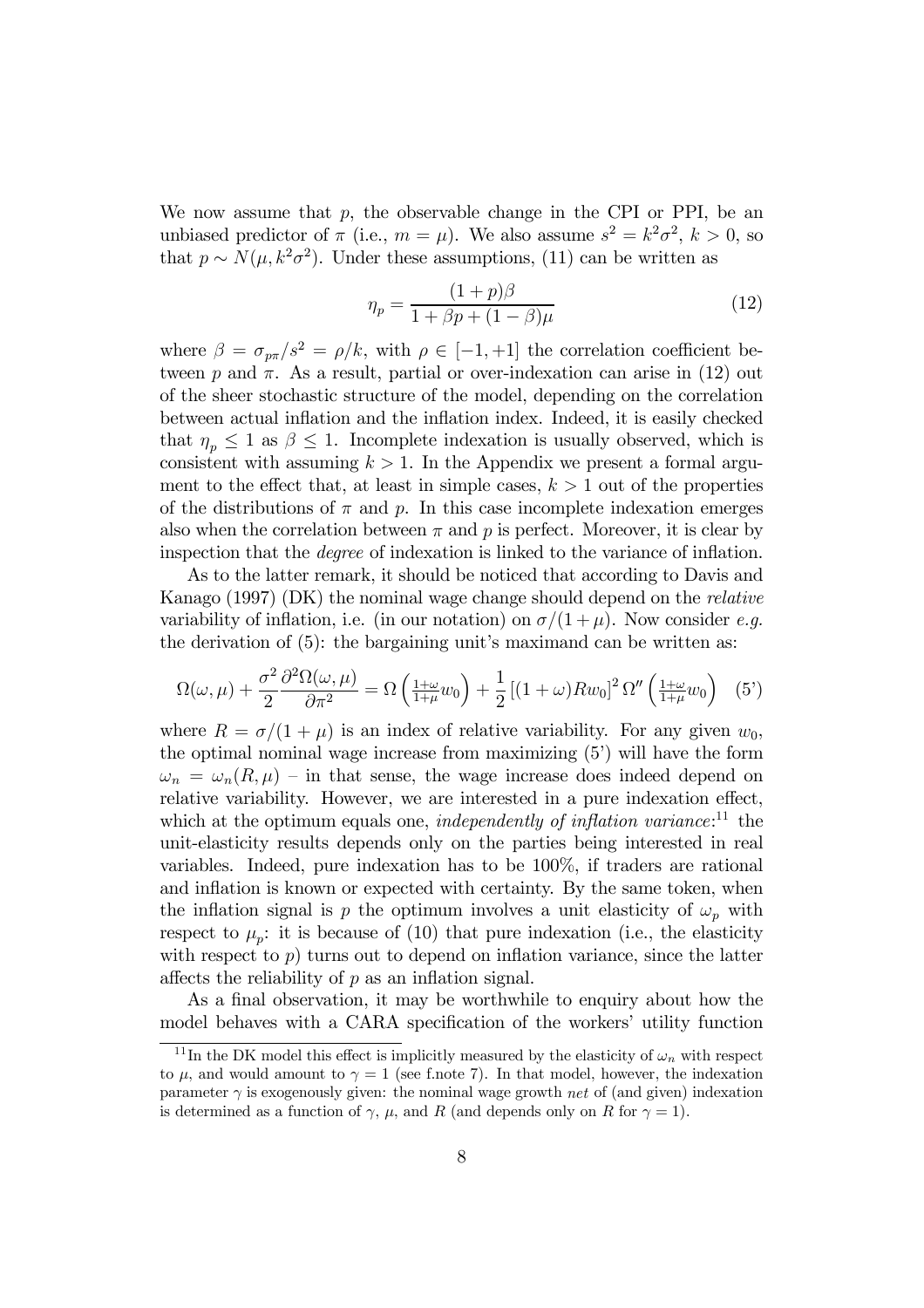– which, under the normality assumption, obviously delivers a lognormal maximization problem which can be explictly solved. When this is done (most conveniently with a continuous-time specification), the resulting wage change as of equation (6) will take the simple form

$$
\omega_p = \overline{\omega} + \beta p \tag{6'}
$$

where  $\overline{\omega} = \beta A + (1-\beta)\omega_n$ . Hence, the unindexed component  $\overline{\omega}$  is a weighted average of the wage change which would have been reached without indexation, and a term A reflecting risk aversion and the bargaining power  $\lambda$ ; it tends to coincide with  $\omega_n$  as  $\beta$  tends to zero: indexation is useless when the inflation signal gives no useful information. On the other hand,  $\beta$  will never tend to one (i.e., indexation to 100 percent), so long as the variance of p is greater than that of  $\pi$ .<sup>12</sup> The explicit CARA solution may also help clarifying the role of risk aversion: the bargaining unit's expected surpluses with and without indexation differ by an amount which is increasing with the coefficient of risk aversion.<sup>13</sup> It should be noticed that the degree of indexation  $\beta$  depends only on the stochastic structure of the model, i.e. on the informativeness of the inflation signal; by contrast, the weight of the indexed component has to depend in general on risk aversion. Indeed, it is always optimal to link the wage increase to an in‡ation signal, so long as the latter is informative; however, this amounts to taking some risk, the compensation of which through a noncontingent share in wage adjustment not surprisingly reflects risk aversion (as well as bargaining power).

## 3 Concluding remarks

Treating indexation as the optimal reaction of risk averse traders to inflation risk in the presence of an inflation signal, offers some scope for possible extensions. In particular, while the traditional macroeconomic literature focuses on complete vs incomplete indexation, focusing on the informational content

<sup>&</sup>lt;sup>12</sup>Under this respect, a notable property is  $E(\omega_p) = \omega_n - \frac{1}{2}\rho^2\gamma^2w_0^2\sigma^2 = E(\omega_f) + \frac{1}{2}(1-\gamma^2)\sigma^2$  $(\rho^2)\gamma^2 w_0^2 \sigma^2$  (where  $\gamma$  is risk aversion): quite naturally,  $E(\omega_p) = \omega_n$  for  $\rho = 0$  and  $E(\omega_p) =$  $E(\omega_f)$  for  $\rho = 1$ , while  $1 > \rho > 0$  implies  $\omega_n > E(\omega_p) > E(\omega_f)$ .<br><sup>13</sup>Indeed, following (2), we get  $E(\Omega(\omega(p; a_\pi, a_p), \pi) - E(\Omega(\omega(a_\pi), \pi) = \frac{1}{2}(1-\lambda)\gamma w_0 \sigma^2 \rho^2$ 

where  $a_{\pi} = (\mu, \sigma^2)$  and  $a_p = (k, \sigma_{p\pi})$ . This is positive only if  $\lambda < 1$  (the firm has some bargaining power). When firms have a say in setting the wage increase, some of the burden of insuring workers is shifted onto the inflation signal p: as  $\lambda$  tends to 1 there is no incentive towards indexation, as workers will be insured anyway. Also, this incentive is stronger, the higher the degree  $\gamma$  of risk aversion and the variance of inflation: it is because of risk aversion in risky situations that indexation makes sense.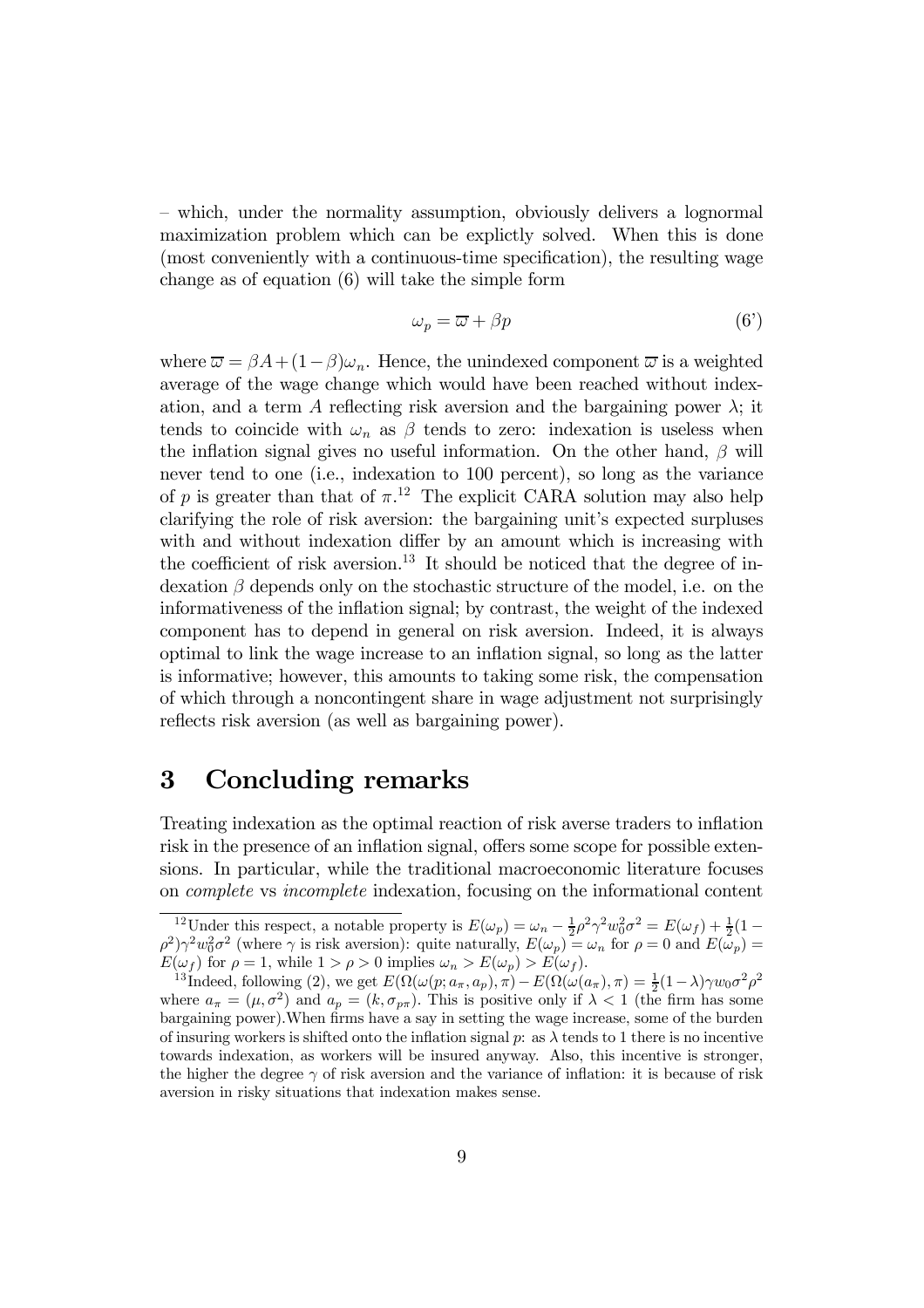of price indices suggests a distinction between perfect and imperfect indexation. The latter distinction hinges on the fact that the typical observable CPI holds for the 'representative consumer', but specific (classes of) consumers (sorted out, e.g., by income level, or geographical residence) have in fact different consumption bundles, and indexation to the CPI is necessarily imperfect. In practice, we do observe consumer inflation indices, specific for (quite large) classes of households: these approximate the actual in‡ation rate experienced by a given worker, by referring to an 'average' bundle of goods which is typical of the class to which the household observably belongs. Our approach might then in principle explain the difference between changes in CPI (overall inflation) and in specific cost-of-living indices, as the two may differ.<sup>14</sup> Modeling explicitly this difference may give one additional reason, beyond that put forth in this paper (but in the same spirit) for explicit indexation never being 100 percent: if we distinguish between the firm's and the worker's relevant inflation rates (concerning their specific production and consumption bundles), the informational content of the in flation signal  $p$  considered in the bargaining process (possibly a weighted average of a CPI and a PPI, or the GDP deflator) would be limited to what is jointly observable: full insurance of the worker's real income would not be incentive compatible. A related point, within an implicit contract model, has been raised by Danziger (1988). He postulates the existence of a real relative shock, which changes the marginal rate of transformation between the product and the consumption wages, in a framework where the labor contract is indexed to the aggregate price level. As the labor contract is offered by the firm, which cares about the product wage, the proposed indexation rule is less than complete, because (due to the existence of aggregate real and nominal shocks), the price level is on average an imperfect indicator of the real relative shock. Clearly, as already pointed out, the effects of real relative shocks on the indexation rule cannot be addressed in our model, as we do not distinguish between product- and consumption-wage.

On the other hand, our approach may also account for a well known empirical regularity: among dependent workers, indexation is more likely for low-level wages than for high-level wages.Traditional macroeconomic analysis posits a uniform indexation rate for all workers; at the same time, the prevailing informal explanation for different intra-workers indexation is that wealthier households typically hold a higher-than-average proportion of nonhuman wealth, which is an important collateral – rich households are less liquidity constrained, and accordingly require less insurance in the form of

 $14$ Clearly, the same reasoning applies to risk averse firms which bargain over the PPI, an index referred to the typical firm while any given firm operates within a given industry.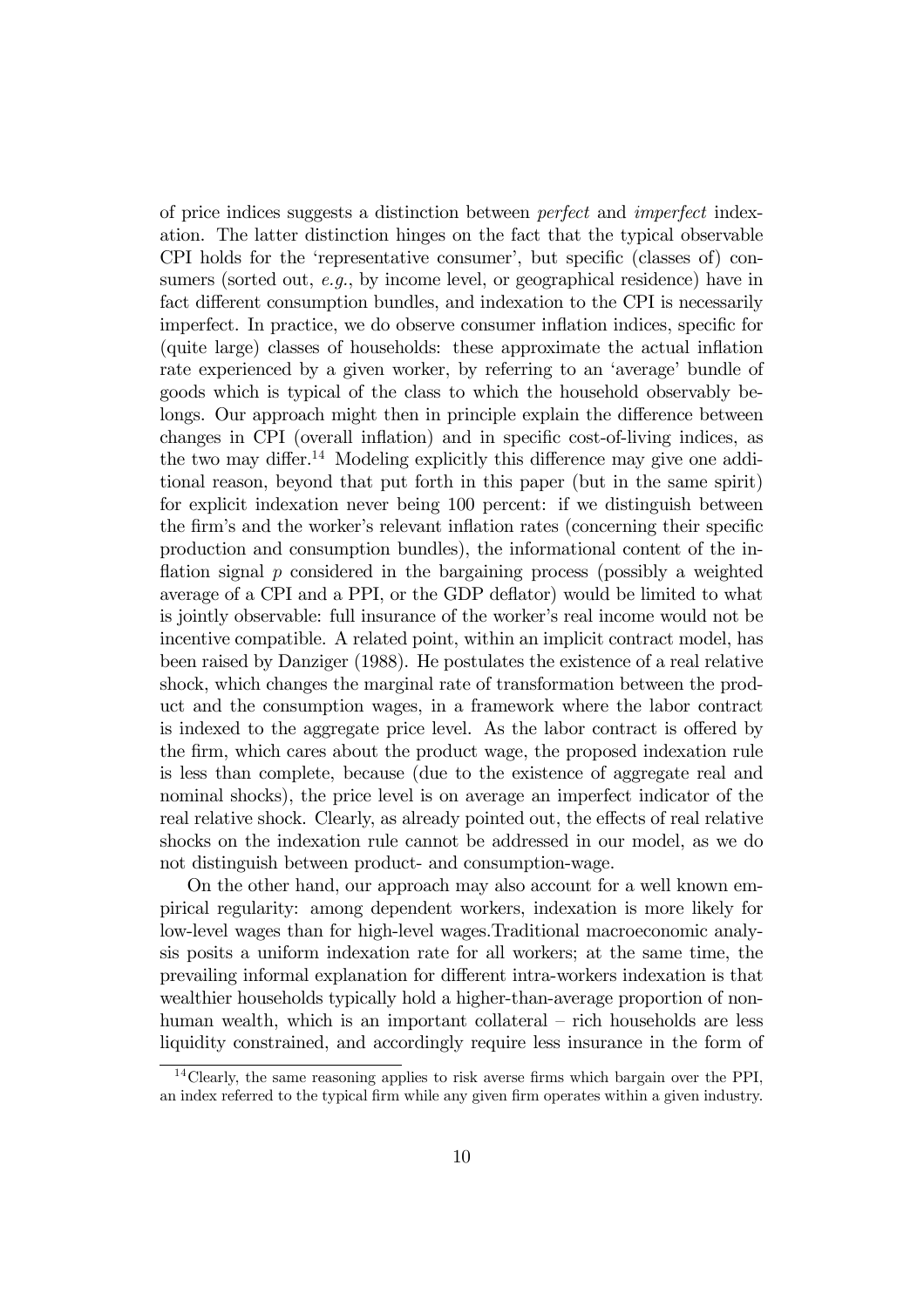wage indexation.<sup>15</sup> By linking risk aversion and nominal wage change, our model might offer a different explanation (a straightforward, preference-based one being that risk aversion might not be increasing in income). Because of the overwhelming weight of the low income classes and the resulting asymmetric distribution of income, the correlation between the changes in 'true' household's index and the changes in the officially published (and hence observable) consumer price index is arguably higher for low-wage earners: high-wage earners are more likely to have a consumption bundle significantly different from the official consumption basket. And indeed our model predicts that the adjustment of the nominal wage to the observable average inflation index rises with the correlation of the index with 'true' inflation  $-$  i.e., the change in the true household's cost-of-living index. This effect is strengthened by a rise in average inflation, as luxury goods exhibit a greater relative inflation volatility than inferior or subsistence goods: if the same indexation package were to be offered to high and low wage earners, the consumption bundle of the rich household should be changed more frequently  $(e,q)$ , Deaton and Muellbauer 1980, p.175) – these adjustment and renegotiation costs (not considered in our model) should raise the cost of indexation and hence make it less likely.

Finally, the model can in principle account for different price indices being formally included in the bargained-upon wage change – depending on the informational content of any price index with respect to the bundle of commodities the worker is interested in. One implication (to be taken up next in our research agenda) is that the cost of escalator clauses should include the distortions induced by imperfect indexation. In particular, given that the latter is inevitable due to sampling costs, this distortion is presumably linked to the position of the representative worker within the overall income distribution.

<sup>&</sup>lt;sup>15</sup>Note however that this explanation actually predicts that low-wealth households are typically dependent workers, which is a different empirical point.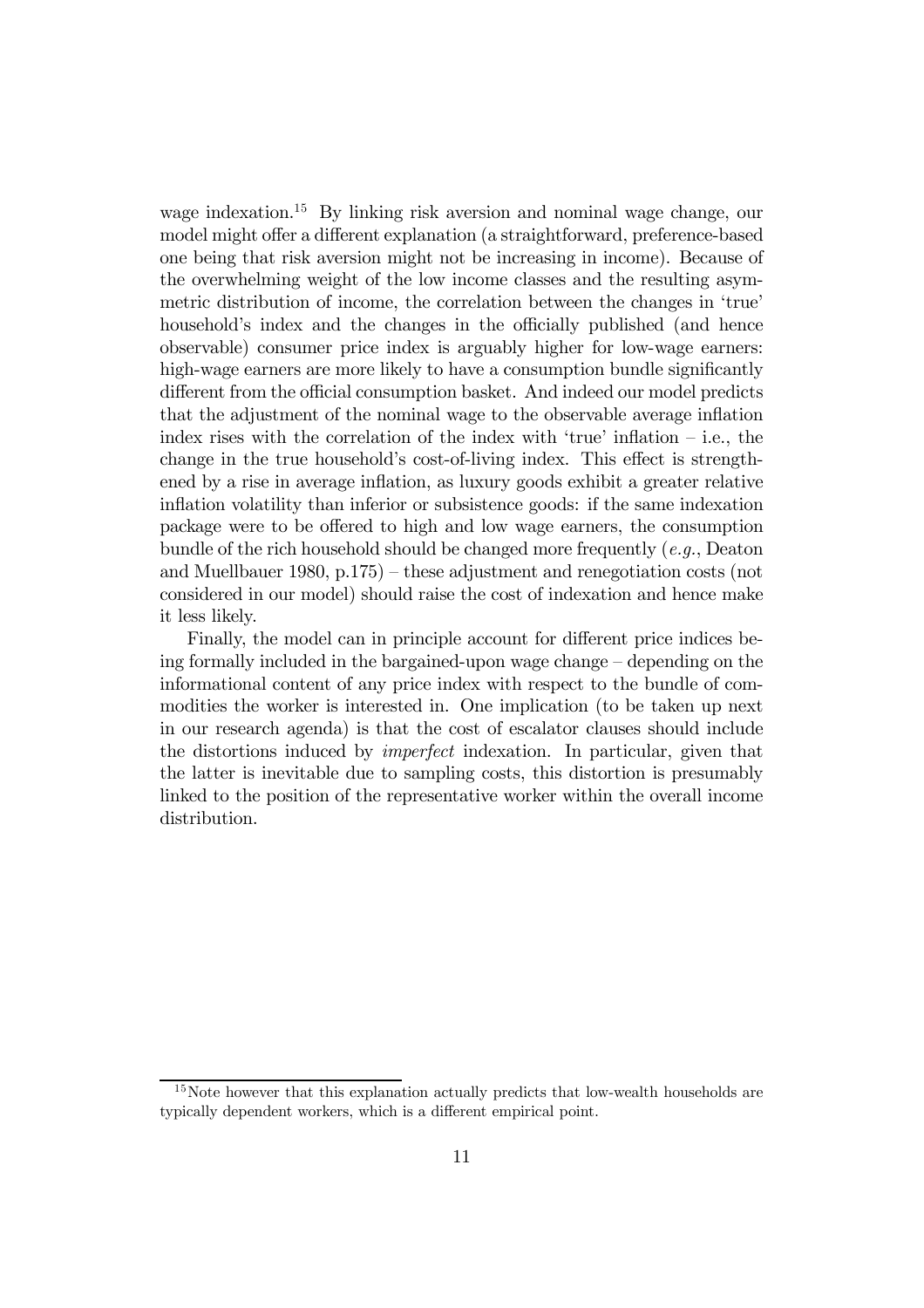## References

Azariadis C. (1978). "Escalator Clauses and the Allocation of Cyclical Risk", Journal of Economic Theory, Vol. 18, No. 1, pp.119-55.

Blanchard O. J. (1979). "Wage Indexing Rules and the Behavior of the Economy", Journal of Political Economy, Vol. 87, No. 4, pp.798-815.

Danziger, L. (1988). "Real Shocks, Efficient Risk Sharing and the Duration of Labor Contracts", Quarterly Journal of Economics, Vol. 103, No. 2, pp.435-40.

Davis G. and B.Kanago (1997). "Contract Duration, Inflation Uncertainty, and the Welfare Effects of Inflation", *Journal of Macroeconomics*, Vol. 19, No. 2, pp.237-51.

Deaton A. and J.Muellbauer (1980). Economics and Consumer Behavior. Cambridge, Cambridge University Press.

Ehrenberg R., L.Danziger and G.San (1983). "Cost-of-living Adjustment Clauses in Union Contracts: A Summary of Results", Journal of Labor Economics, Vol. 1, No. 3, pp.215-45.

Fischer S. (1977). "Wage Indexation and Macroeconomic Stability", in K.Brunner and A.Meltzer (eds.), Stabilization of the Domestic and International Economy, Carnegie-Rochester Conference Series in Public Policy. New York, North Holland.

Gray J.A. (1976). "Wage Indexation: A Macroeconomic Approach", Journal of Monetary Economics, Vol. 2, No.2, pp.221-35.

Holland A. S. (1986). "Wage Indexation and the Effect of Inflation Uncertainty on Employment: An Empirical Analysis", American Economic Review, Vol. 76, No. 1, pp.235-243.

Laffont J. J. (1976). "Risk, Stochastic Preference, and the Value of Information. A Comment", Journal of Economic Theory, Vol. 12, No.3, pp.483-87.

Moulton B.R. (1996). "Bias in the Consumer Price Index: What Is the Evidence?", Journal of Economic Perspectives, Vol.10, No. 4, pp.159-77.

Rich R. and J.Tracy (2000). "Uncertainty and Labor Contract Duration", NBER Working Paper n.7731, june.

Woglom G. (1990). "Systematic Risk and the Theory of Wage Indexation", Journal of Business, Vol. 63, No.2, pp.215-37.